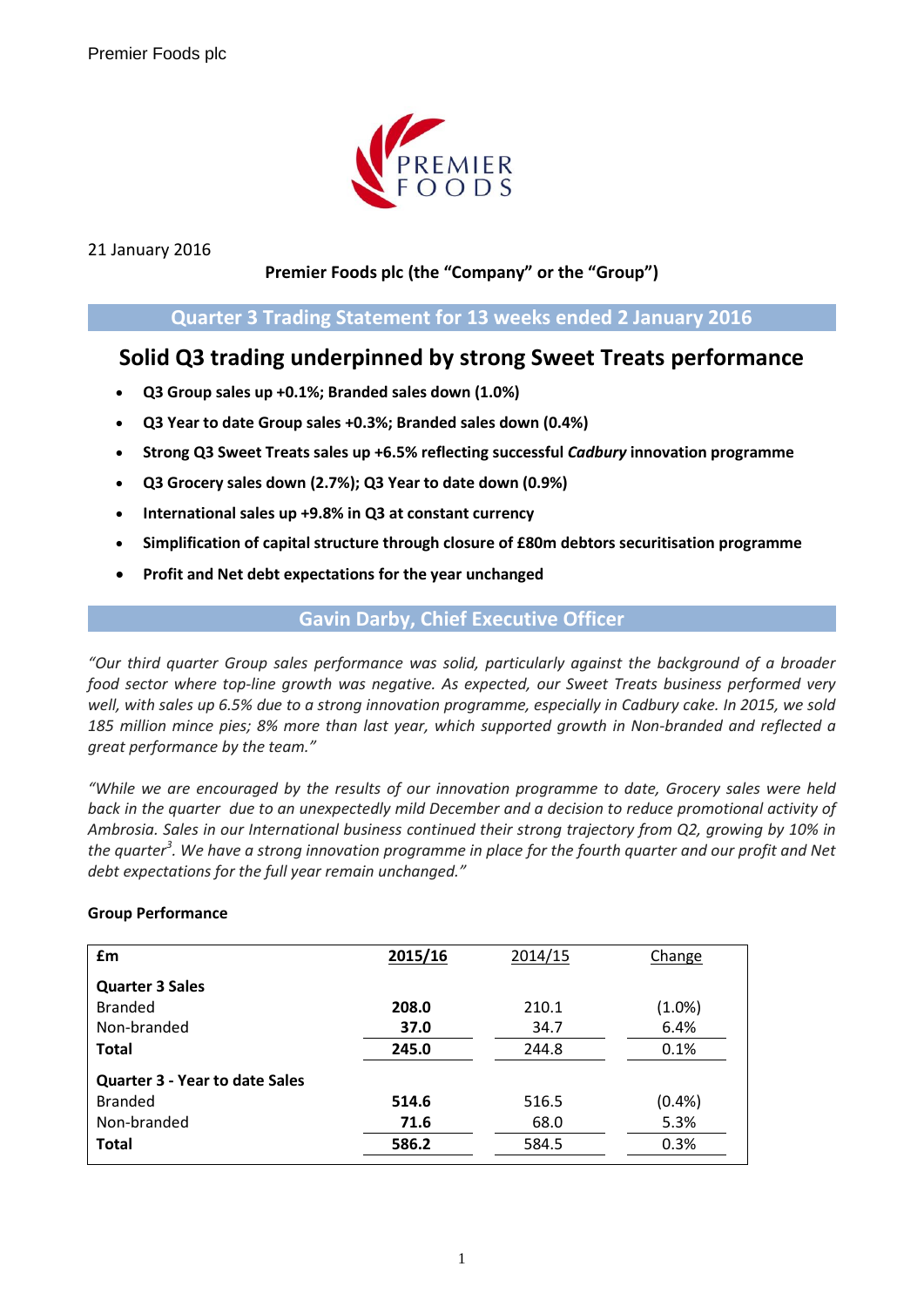Group sales in the third quarter were slightly ahead of the same period last year. Branded sales were (1.0%) lower reflecting milder weather in December, principally impacting Grocery, but offset by a stronger Nonbranded performance due to contract gains, especially mince pies in Sweet Treats.

While the market continues to be a challenging one with food deflation persisting at 1.5%-2.0%, the Company's Gross margins were slightly ahead in the quarter. Consumer marketing was 43% higher than last year in Q3 and four brands are expected to benefit from TV advertising in the fourth quarter. Additionally, the Group was pleased with the quality of instore execution in the quarter with significantly more off shelf shipper display units deployed than the prior year. Growth in the discounters channel continued the good underlying trend seen in the second quarter, with sales up over 30% in the period.

| £m                                    | 2015/16 | 2014/15 | Change    |
|---------------------------------------|---------|---------|-----------|
| <b>Quarter 3 Sales</b>                |         |         |           |
| <b>Branded</b>                        | 155.0   | 160.1   | $(3.1\%)$ |
| Non-branded                           | 11.8    | 11.3    | 4.2%      |
| <b>Total</b>                          | 166.8   | 171.4   | (2.7%)    |
|                                       |         |         |           |
| <b>Quarter 3 - Year to date Sales</b> |         |         |           |
| <b>Branded</b>                        | 381.2   | 385.1   | $(1.0\%)$ |
| Non-branded                           | 33.0    | 32.9    | 0.3%      |
| <b>Total</b>                          | 414.2   | 418.0   | (0.9%     |
|                                       |         |         |           |

## **Grocery**

Sales in the Grocery business were £166.8m in the quarter, (2.7%) lower than the same period last year. Branded sales were (3.1%) lower at £155.0m and Non-branded sales increased 4.2%. On a year to date basis, Grocery sales were down (0.9%) at £414.2m, with Branded sales (1.0%) lower and Non-branded up 0.3%.

While the Grocery branded portfolio benefitted from significantly improved instore execution over the Christmas period with 27% more off shelf shipper displays compared to the prior year, this was offset by the warmest December since records began<sup>4</sup>. Despite this, sales of both *Bisto* and *Oxo* grew in the quarter, benefitting from respective innovation programmes, with Bisto achieving its highest ever share in December and its premium offering 'Bisto Best' growing by over 20% supported by new television advertising. Sales of *Ambrosia* were lower in the quarter due to a decision to focus on reducing less profitable promotional activity, and sales of *Sharwood's, Loyd Grossman* and *Homepride* were also marginally down in the period.

International sales continued their strong trajectory seen in Q2 into the third quarter, delivering growth of 9.8% at constant currency, reflecting a strong performance in Australia and North America in the period.

Looking forward to the fourth quarter, the Grocery business will launch a number of new innovative products. As previously announced, the Company has entered into a partnership with renowned baker, Paul Hollywood, to launch a unique range of premium, artisanal home-baking products under the Paul Hollywood name. These products will be launched instore in the fourth quarter of the year.

Additionally, two new ranges will be launched under the *Ambrosia* brand. Firstly, a range of premium Deluxe custard including clotted cream, toffee and contemporary salted caramel flavours and a significant extension of the brand into the ice cream market with a range of frozen custard ice cream

A range of American inspired Sticky sauces including Texan BBQ, Hickory Smoked Maple and Smoky Cajun will be launched in an impactful modern pouch format, which will be marketed as the Homepride All American range.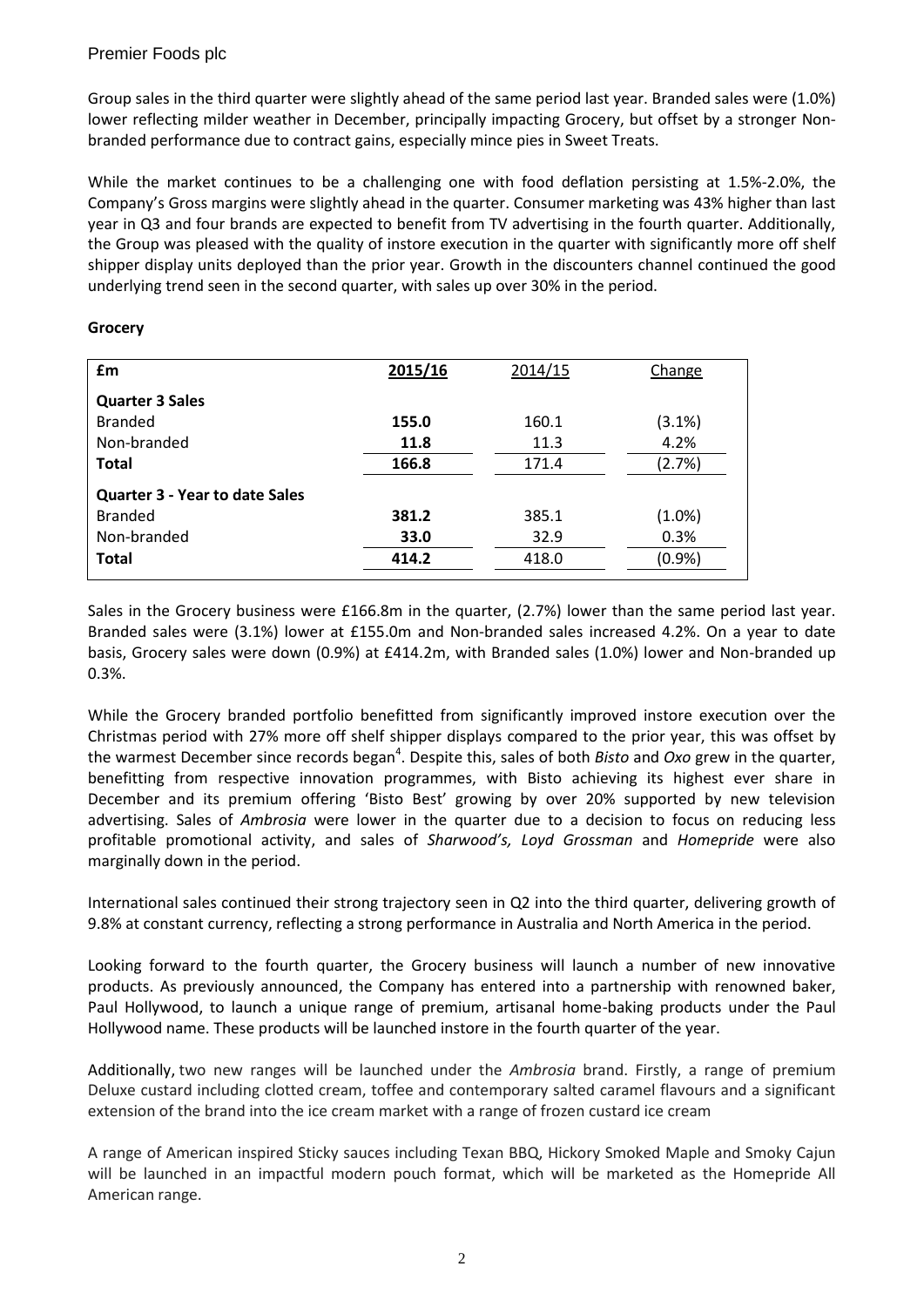#### Premier Foods plc

## **Sweet Treats**

| £m                                    | 2015/16 | 2014/15 | Change |
|---------------------------------------|---------|---------|--------|
| <b>Quarter 3 Sales</b>                |         |         |        |
| <b>Branded</b>                        | 53.0    | 50.0    | 6.0%   |
| Non-branded                           | 25.2    | 23.4    | 7.5%   |
| <b>Total</b>                          | 78.2    | 73.4    | 6.5%   |
| <b>Quarter 3 - Year to date Sales</b> |         |         |        |
| <b>Branded</b>                        | 133.4   | 131.4   | 1.5%   |
| Non-branded                           | 38.6    | 35.1    | 10.0%  |
| <b>Total</b>                          | 172.0   | 166.5   | 3.3%   |
|                                       |         |         |        |

Sweet Treats delivered a very strong performance in the quarter, growing sales by 6.5% compared to the prior year. Within this, Branded sales increased 6.0% and Non-branded sales were up 7.5%. In the first three quarters of the year, sales increased by 3.3% in Sweet Treats, with healthy growth coming from both the Branded and Non-branded parts of the business.

*Cadbury* cake was instrumental in delivering strong growth in the quarter, driven by very encouraging sales of new Amaze Bites and Hot Cakes products, while *Mr. Kipling* also grew sales. *Mr. Kipling* and *Cadbury* cake also continued to grow their share of the c.£1 billion cake market on a year to date basis.

Sales of Non-branded Sweet Treats were also very good, ahead 7.5% compared to the prior year, primarily as a result of mince pie contract gains across both multiple retail and discounters channels. In 2015, the Company sold 185 million mince pies, an 8% increase on the prior year.

As previously highlighted, the Sweet Treats business unit remains on track to deliver double digit divisional contribution margins in the Full Year. This reflects improved asset utilisation through increased branded and non-branded volumes and efficiency benefits from capital projects.

In the fourth quarter, the Company is expecting to launch two exciting new ranges under the *Mr. Kipling* brand; firstly an Exceedingly Good range of delicious golden oaty snack pack cake slices aligned to 'better for you' consumer trends. Secondly, the introduction of premium cup cake products, in a variety of different pack sizes, and to capture opportunities in a higher growth segment of the market.

#### **Financial position & Share count**

The Company's financial position at 2 January 2016 and cash flow guidance for the year ending 2 April 2016 are unchanged from the release of the Company's Half Year results on 10 November 2015.

On 14 January 2015, the Company elected to withdraw from its £80m debtors securitisation programme. Following the completion of the Company's capital re-financing in April 2014, the closure of the debtors securitisation programme, which was unutilised at the Half Year, marks a further step to a simpler and more appropriate capital structure for the Company.

Issued share capital is now 826.5m, slightly up from 825.7m at the Half Year reflecting the vesting of options associated with the Company's 2012 sharesave plan.

#### **Outlook**

As previously highlighted, the Sweet Treats business remains on track to deliver double digit divisional contribution margins in FY15/16. The Company has a strong programme of innovation planned for the